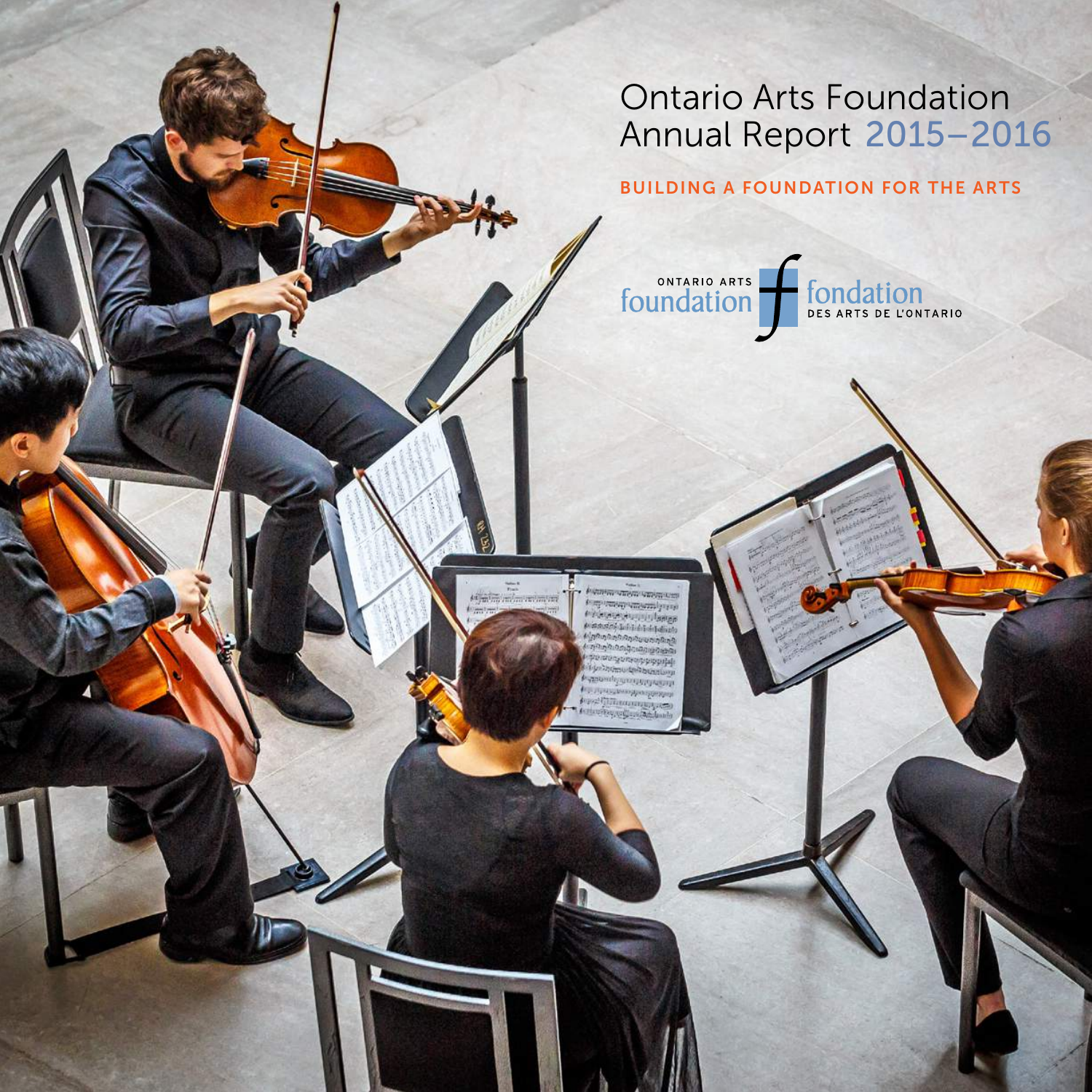

In 2016, the Ontario Arts Foundation will be celebrating 25 years of serving the arts and artists in Ontario. Our mandate is to encourage and facilitate private giving to the arts in Ontario. We could not have done this without the partnership of arts patrons who have set up funds, served on our Board of Directors, various levels of government through matching funds, and the arts organizations themselves.

The presence of the matching program through the Canadian Heritage Endowment Incentives Component has been a significant motivator for performing arts organizations seeking to build their endowment funds. We were pleased to partner with many of them this past year in securing matching grants from the federal government.

Private arts philanthropy flourished this year with new funds established to support a number of disciplines, including theatre and young playwrights as well as Canadian composers of contemporary music. One of our oldest funds, the Tim Sims Encouragement Fund celebrated two decades supporting the comedic arts. We were proud to introduce our newest award, the Ontario Arts Foundation Artist Educator Award, an annual award to an Ontario artist who exemplifies excellence in arts education. This past year, the Foundation paid out \$367,000 in arts awards. We are grateful for the continued working relationship and support of the Ontario Arts Council in administering the peer assessment jury process for a number of the awards and scholarships we administer.

The Ontario Arts Foundation is focused on protecting and preserving capital during challenging markets. Despite market volatility, one year investment returns were 7.2% and long-term performance a strong 9.0% over five years. The Board of Directors was pleased to be able to continue a trend of stable annual income to arts organizations, resulting in \$3.0 million distributed to 273 arts organizations across Ontario.

Times are challenging, yet capital and planned gifts totaling \$1.3 million were contributed this past year. Endowments continue to be an attractive option in providing financial stability and an additional source of long-term unrestricted funding for the arts.

I invite you to read the report for an inside glimpse of the programs and activities of the Ontario Arts Foundation as we continue to build a foundation for the arts in Ontario

Alan Walker Executive Director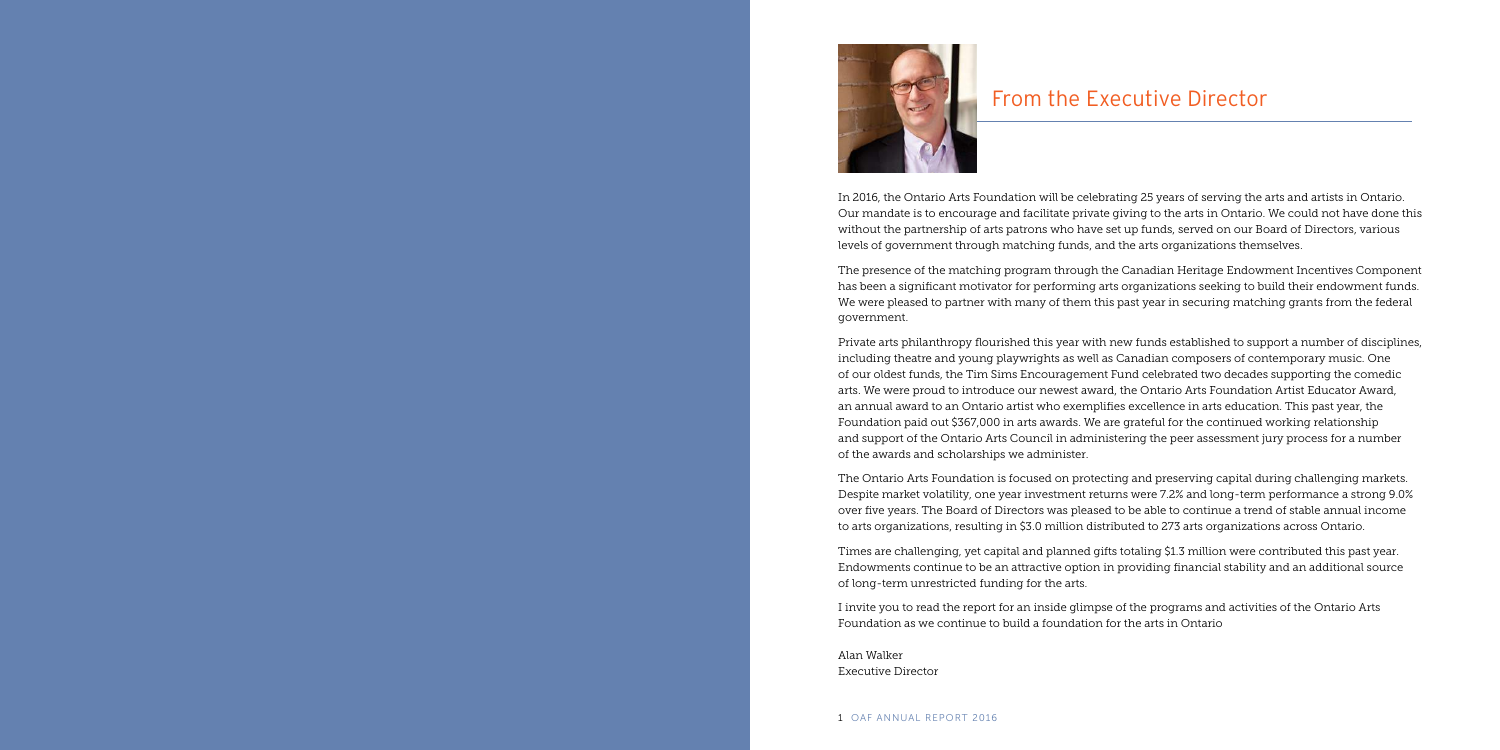- 321 funds
- \$72 million in assets
- \$3.0 million in endowment income disbursed
- \$367,000 awards paid out
- \$1.3 million in new contributions and matching grants

# About the Ontario Arts Foundation

The Ontario Arts Foundation was established in 1991 as a public foundation to encourage and facilitate private giving to the arts in Ontario. We are a non-governmental foundation and a registered charity (charitable registration number: 89085 6370 RR0001). We focus on investments to support the arts in Ontario over the long-term.

The work of the Ontario Arts Foundation:

- 1. To receive and manage long-term funds in support of the arts in Ontario.
- 2. To make awards, grants or scholarships for outstanding accomplishments in the arts in Ontario or elsewhere.



# OAF 2015–2016 at a Glance

LEFT: OBSIDIAN THEATRE, TORONTO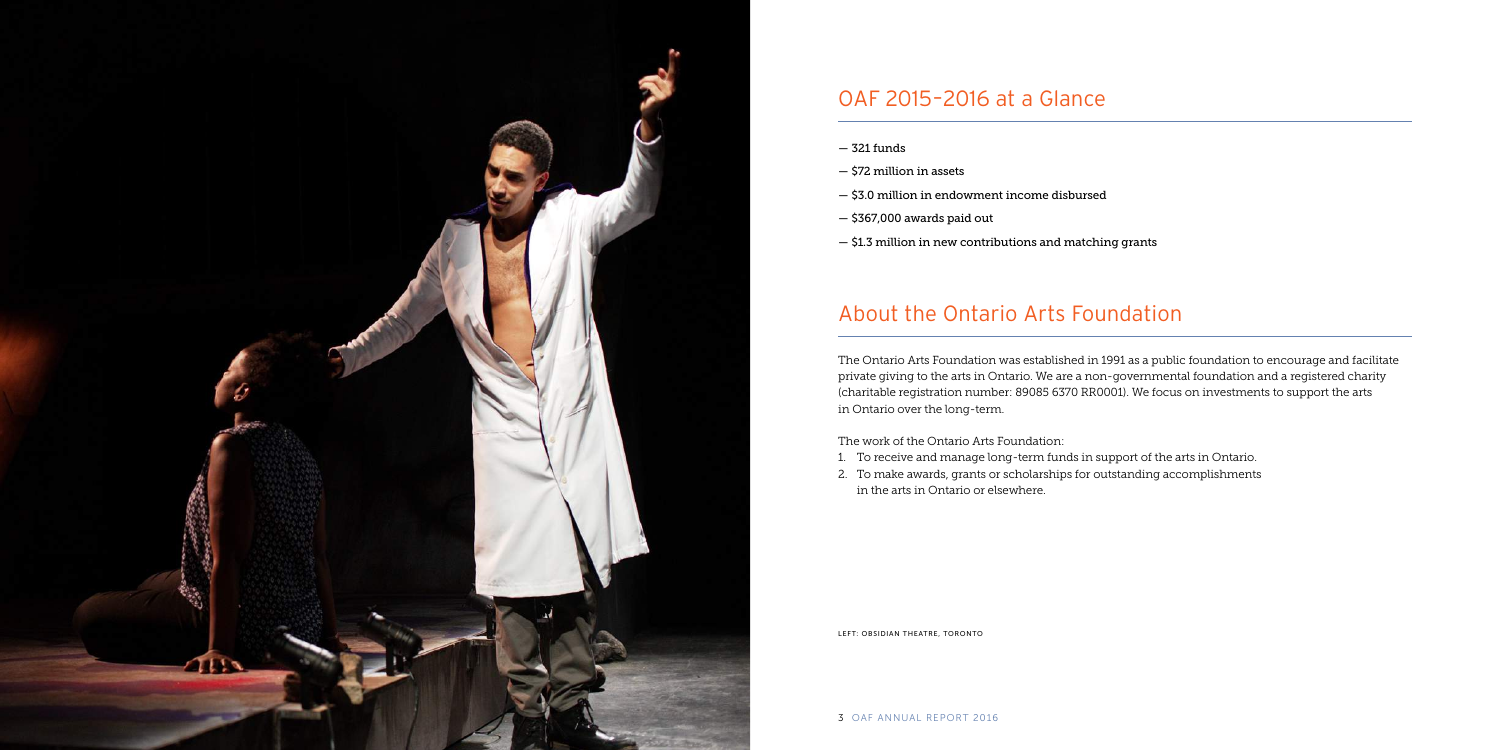# Awards and Grants from Private Funds 2015–2016

# **Laura Ciruls Painting Fund Virginia and Myrtle Cooper Award in Costume Design**

Anchoring the funds at the Ontario Arts Foundation are the endowments established under the Arts Endowment Fund Program, a program of the Government of Ontario which saw \$60 million in government funds matched dollar for dollar by funds raised by arts organizations across the Province. The program is a compelling success story of a public/private partnership:

- 273 arts organizations in 75 communities across Ontario established endowments with the Ontario Arts Foundation
- \$60 million investment has grown to \$147 million\*
- Since 1998, a cumulative \$60.9 million in income has been disbursed, representing a 101% return on the Province's \$60 million investment

Very few initiatives demonstrate a similar, sustained, long-term return on investment.

\* Market Value of funds at March, 2015 which includes endowment contributions, matching funds, and market appreciation. The \$147 million total investment includes endowments managed by the following arts organizations in their own foundations: Canadian Opera Company, Harbourfront Centre, the National Ballet of Canada, Canada's National Ballet School, Shaw Festival, Stratford Festival of Canada and the Toronto Symphony Orchestra.

In 2015/2016 the Foundation saw a 3% increase in new funds (321 number of funds under administration). The value of private funds established grew by 4% to \$4.8 million. New private funds include the Kathleen McMorrow Canadian Music Fund which will support the composition and presentation of contemporary classical music by Canadian composers, and the Ellen Ross Stuart Fund which will provide awards that encourage playwrights in the early stages of their careers. For performing arts organizations, the presence of the Endowment Incentives Component (Canada Cultural Investment Fund) through the Department of Canadian Heritage continues to be a strong incentive for donors to contribute to endowment funds. The Ontario Arts Foundation received matching grants from Canadian Heritage totaling \$470,000 in 2015/2016, and four new Canadian Heritage funds were established.



# Ontario Arts Foundation Endowment Funds at Work

| Fund                                                                       | <b>Award Recipient</b>                                                                                                                                                     | <b>Amount</b>                             |
|----------------------------------------------------------------------------|----------------------------------------------------------------------------------------------------------------------------------------------------------------------------|-------------------------------------------|
| <b>Laura Ciruls Painting Fund</b>                                          | <b>Steve Volpe</b>                                                                                                                                                         | 4,500                                     |
| Virginia and Myrtle Cooper Award in Costume Design                         | Robin Fisher                                                                                                                                                               | 15,000                                    |
| William and Mary Corcoran Craft Awards                                     | Joon Hee Kim (ceramics)<br>Jake Whillans (furniture)<br>Danielle Ireson (glass)<br>Asifa Ayyaz (textiles)                                                                  | 750<br>each                               |
| Christopher Dedrick Award for Live Musicians in Music Soundtracks          | Schaun Tozer                                                                                                                                                               | 1,200                                     |
| Paul deHueck and Norman Walford Career Achievement Award – Art Photography | Moyra Davey                                                                                                                                                                | 20,000                                    |
| K.M. Hunter Artists Awards                                                 | Linnea Swan (dance)<br>Kevin Connolly (literature)<br>Maria-Saroja Ponnambalam (media arts)<br>Kevin Chief (music)<br>Kate Story (theatre)<br>Barry Ace (visual arts)      | 8,000<br>each                             |
| <b>Ontario Arts Foundation Artist Educator Award</b>                       | Lorrie Gallant                                                                                                                                                             | 7,500                                     |
| Ruth and Sylvia Schwartz Children's Book Awards                            | Kenneth Oppel (Young Adult / Middle Reader Award)<br>Kathy Kacer / Gillian Newland (Children's Picture Book Award)                                                         | 6,000<br>per award                        |
| Tim Sims Encouragement Fund Award for Work in the Comedic Arts             | Meg Mackay (Humber College)<br>Carolina Zoccoli (Second City)                                                                                                              | 2,500<br>2,500                            |
| Gina Wilkinson Prize for an Emerging Female Director                       | Kelli Fox<br>Kathleen Duborg<br>Sara-Jeanne Hosie<br>Nancy McAlear                                                                                                         | 5,000<br>1,000<br>1,000<br>1,000          |
| Fund                                                                       | <b>Grant Recipient</b>                                                                                                                                                     | <b>Amount</b>                             |
| Elizabeth L. Gordon Art Program                                            | <b>Acquisition Grant</b><br>Design Exchange<br>Museum London<br>Thunder Bay Art Gallery                                                                                    | 8,500<br>10,000<br>10,000                 |
|                                                                            | <b>Development Grant</b><br>Art Gallery of Burlington<br>Kitchener-Waterloo Art Gallery                                                                                    | 7,500<br>7,500                            |
| Wuchien Michael Than Fund                                                  | <b>Production Grant</b><br>Vancouver Asian Canadian Theatre<br><b>Common Boots Theatre</b>                                                                                 | 7,000<br>6,000                            |
|                                                                            | Development Grant - Phase 1<br><b>Factory Theatre</b><br>The Frank Theatre Company                                                                                         | 500<br>500                                |
|                                                                            | Development Grant - Phase 2<br><b>Factory Theatre</b><br>Nightwood Theatre<br><b>Cahoots Theatre Projects</b><br>Richmond Gateway Theatre<br><b>Theatre Passe Muraille</b> | 3,950<br>5,000<br>4,000<br>4,000<br>4,000 |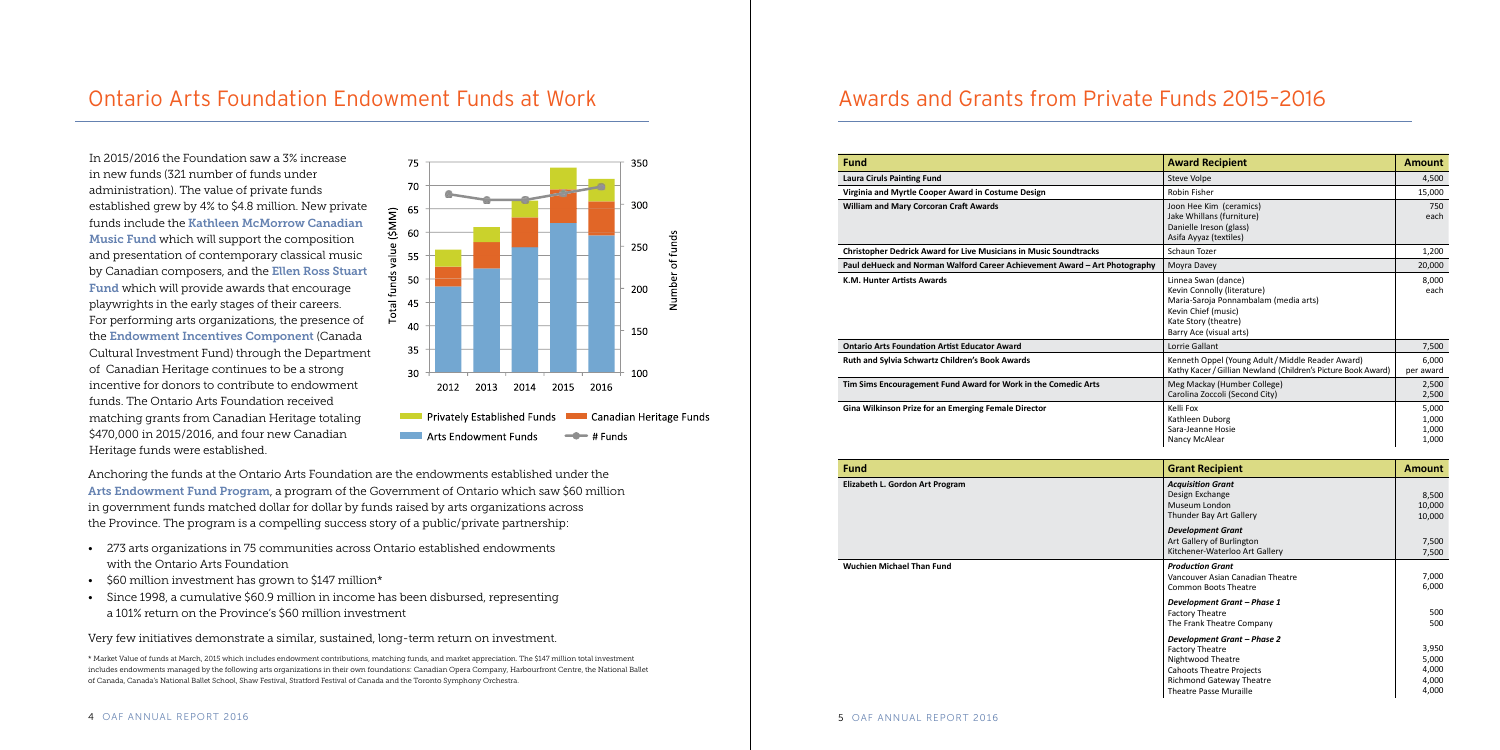## Fostering a broader appreciation of Canadian Visual Art

The Ontario Arts Foundation and the Gordon Foundation administer the Elizabeth L. Gordon Art Program. The Program aims to foster a broader appreciation of Canadian visual art and artists by assisting public art galleries and museums in Ontario to grow their permanent collections, increase the public's knowledge of collecting and permanent collections, and support community engagement between a gallery or museum and its local community. Grants are offered through two granting streams:

## Acquisition Grants

Funds raised by eligible galleries and museums from private donors are matched for the acquisition of Canadian works of art.

## Development Grants

Development Grants support initiatives that increase the public's knowledge of collecting or a gallery or museum's permanent collection, help make a gallery or museum's permanent collection more accessible to the public.



### Building long-term support through matching endowment grants

An important catalyst in the growth of the Ontario Arts Foundation has been our partnerships on behalf of arts organizations with the Province of Ontario and the Department of Canadian Heritage matching programs. The combination of private sector donations and government matching funds has helped to fuel a growing asset base, generating a robust stream of annual income for arts organizations.

Toronto Summer Music is an international summer festival that presents chamber music concerts featuring worldrenowned artists and an academy that provides instruction at the highest level for emerging musicians. The festival provides a unique environment for exceptional artists and music-lovers of all ages.

Toronto Summer Music is an organization that is largely dependent on individual donations. Individual giving accounts for on average 60% of the organization's overall revenue. TSM looked carefully at the benefits of an endowment program and the long-term potential that a gift could bring to the organization, particularly with the potential of Canadian Heritage's Endowment Incentives program to provide longterm benefit to the organization.

Toronto Summer Music through donations and a legacy gift, contributed \$125,000 to their endowment in 2015. Their contribution was fully matched by the Canadian Heritage Endowment Incentives Component matching grant, providing a significant increase to their endowment and future income.

# Profile: Toronto Summer Music **Profile: The Elizabeth L. Gordon Art Program**

"Toronto Summer Music, in only a decade, has become a vibrant and integral organization in Ontario's classical music scene," says Natasha Bood, Executive Director, Toronto Summer Music. "Adding to our long-term investments at the Ontario Arts Foundation was a key strategic goal in helping to secure our future."

"Art museums today are embracing public demand and interest in exploring collections virtually," says Jan Allen, Director of the Agnes Etherington Art Centre in Kingston. "Thanks to a development grant from the Elizabeth L. Gordon Art Program, we're eager to share our extraordinary collections, to make them available locally and globally to everyone with access to the internet."



KARITA MATTILA IN RECITAL AT KOERNER HALL, TORONTO SUMER MUSIC

THE THUNDER BAY ART GALLERY RECEIVED AN ACQUISITION GRANT FOR THE ACQUISITION OF BILLY AND THE CHIEFS: THE COMPLETE BANNED VERSION (2013) – SONNY ASSU, INSTALLATION VIEW – ACRYLIC ON ELK-HIDE DRUMS, 67 DRUMS COMRPISE THE INSTALLATION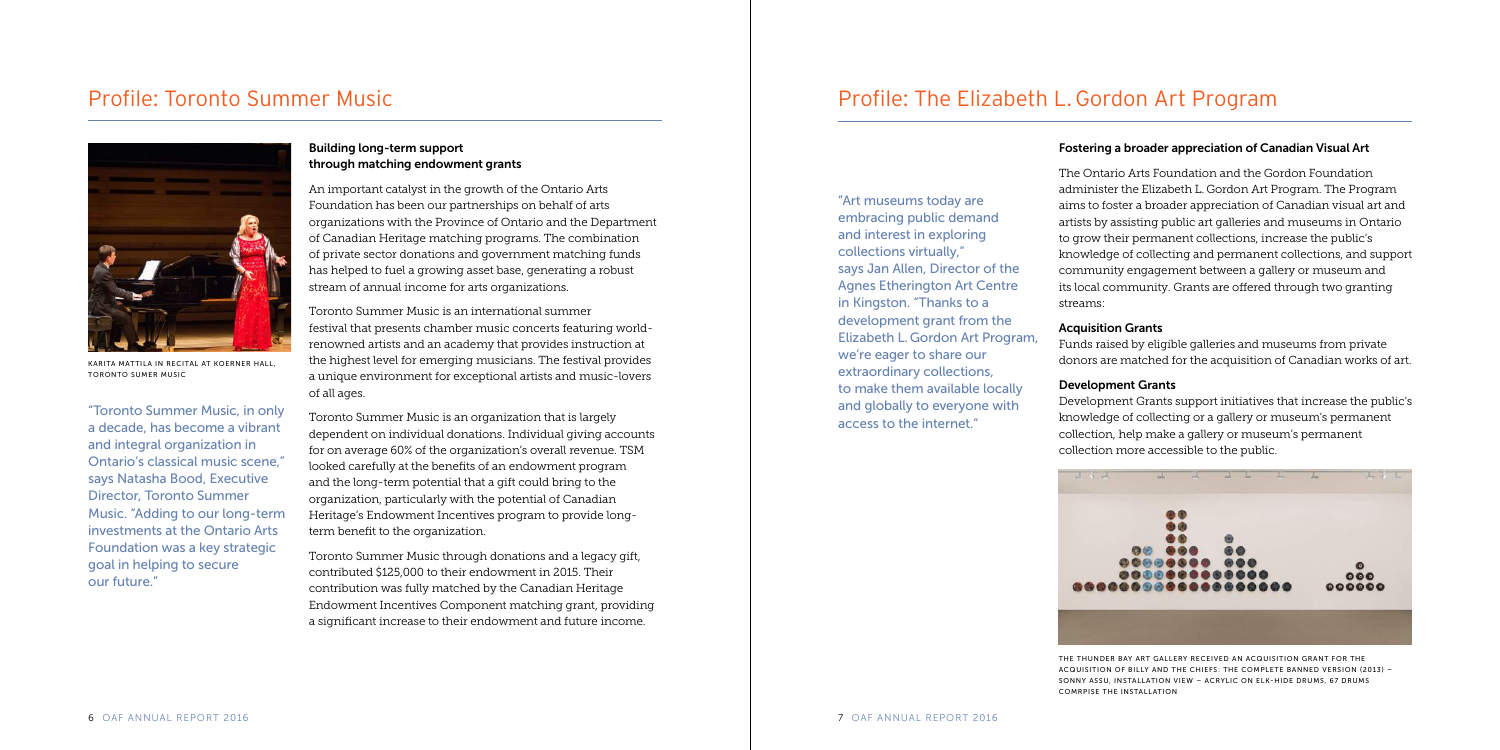Magnus Theatre • Mammalian Diving Reflex • Mariposa In the Schools • MASC Artists for Schools and Communities • McIntosh Gallery • Mercer Union, A Centre for Contemporary Art • Mississauga Choral Society • Mixed Company • Modern Times Stage Company • MOTUS O dance theatre • Music TORONTO • Muskoka Chautauqua • National Shevchenko Musical Ensemble Guild of Canada • National Youth Orchestra of Canada • Native Earth • Necessary Angel Theatre Company • New Music Concerts • Niagara Symphony Association • Nightwood Theatre • Nine Sparrows Arts Foundation • Norfolk Arts Centre at Lynnwood National Historic Site • Northern Lights Festival Boréal • Numus Concerts Inc. • Oakville Arts Council • Oakville Galleries • Obsidian Theatre Company • Odyssey Theatre • Ontario Association of Art Galleries • Ontario Handweavers and Spinners • Open Studio • Opera Atelier • Opera Canada • Opera in Concert • Opera.ca • Orchestra London Chatham-Kent Ontario Branch • Orchestra Toronto • Orchestras Canada • Orchestras Mississauga • Orillia Museum of Art and History • Ottawa Art Gallery / Galerie d'art d'Ottawa • Ottawa Bluesfest • Ottawa Chamber Music Society • Ottawa International Jazz Festival • Ottawa School of Art • Ottawa Symphony Orchestra • Peggy Baker Dance Projects • Peterborough Artists Inc. "Artspace" • Planet in Focus • Pleiades Theatre • Power Plant Contemporary Art Gallery at Harbourfront Centre • Professional Writers Association of Canada • Prologue to the Performing Arts • Quinte Arts Council • Quinte Ballet School • Quinte Symphony • Red Maple Foundation • Regent Theatre Foundation • Renaissance Singers • Robert McLaughlin Gallery • Rodman Hall Arts Centre • Roseneath Theatre • Royal Canadian Academy of Arts • Royal Conservatory of Music • S.A.W. Gallery • S.A.W. Video • Salamander Theatre for Young Audiences • Scarborough Arts Council • Scarborough Philharmonic Orchestra • School of Dance (Ottawa) Pre-Professional Programme • School of Toronto Dance Theatre • Seaway Valley Singers • Shakespeare In Action • Sinfonia Toronto • Smile Theatre • Solar Stage • Soulpepper Theatre Company • Soundstreams Canada • St. Bernadette's Family Resource Centre • St. Marys Children's Choir • St. Thomas–Elgin Public Art Centre • Station Gallery • Stirling Festival Theatre • Storytelling Toronto • Stratford Summer Music • Sudbury Symphony Orchestra Association • Symphony Hamilton • Tafelmusik Baroque Orchestra • Talisker Players Chamber Music • Tapestry New Opera Works • Tarragon Theatre • Textile Museum of Canada • The Cellar Singers • The Company Theatre • The Grand Theatre • Théâtre Action • Theatre Collingwood • Theatre Direct Canada • Théâtre français de Toronto • Theatre Gargantua • Theatre Kingston • Théâtre la Catapulte • Theatre Orangeville • Theatre Passe Muraille • Thirteen Strings Chamber Orchestra • Thousand Islands Foundation for the Performing Arts • Thunder Bay Art Gallery • Thunder Bay Symphony • Timmins Symphony Orchestra • Toronto Arts Foundation • Toronto Children's Chorus • Toronto Consort • Toronto Dance Theatre • Toronto International Film Festival • Toronto Mendelssohn Choir • Toronto Operetta Theatre • Toronto School of Art • Toronto Summer Music Foundation • Trinity Square Video • Upper Canada Playhouse • Via Salzburg • Visual Arts Centre of Clarington • Volcano • Westben Arts Festival Theatre • White Water Gallery • Windsor Symphony Orchestra • WKP Kennedy Gallery • Women's Musical Club of Toronto • Workers Arts and Heritage Centre • Writers Union of Canada • Young People's Theatre • YYZ Artists' Outlet









2015 SCHWARTZ CHILDREN'S BOOK AWARDS, TORONTO INSIDE OUT LGBT FILM FESTIVAL, TORONTO NATIVE EARTH PERFORMING ARTS BALLET CREOLE, TORONTO LIGHTHOUSE THEATRE, PORT DOVER OTTAWA SYMPHONY ORCHESTRA

Arts Organizations with Endowment Funds at the OAF | 4th Line Theatre Company • A Space • Agnes Etherington Art Centre • Algonquin Arts Council • Amabile Choirs of London, Canada • Amadeaus Choir of Greater Toronto • Amici Chamber Ensemble • Arcady • Arraymusic • Art Gallery of Algoma • Art Gallery of Burlington • Art Gallery of Guelph • Art Gallery of Hamilton • Art Gallery of Mississauga • Art Gallery of Northumberland • Art Gallery of Peterborough • Art Gallery of Sudbury / Galerie d'art de Sudbury • Art Gallery of Windsor • Art Gallery of York University • Art Starts Neighbourhood Cultural Centre • Artengine • Artheart Community Centre • Art Council of Sault Ste. Marie and District • Arts Etobicoke • Arts for Children and Youth • Arts Ottawa East-Est • B.A.A.N.N. Theatre Centre • Ballet Creole • Ballet Jörgen Canada • Bluewater Summer Playhouse • Blyth Festival • Brantford Symphony OrchestraAssociation • Brockville Concert Association • Brott Music Festival • Buddies in Bad Times Theatre • Burlington Art Centre • C The Visual Arts Foundation • C.C.M.C. Music Gallery • Canadian Art Foundation • Canadian Bookbinders and Book Artists Guild • Canadian Children's Book Centre • Canadian Children's Opera Company • Canadian Conference of the Arts • Canadian Contemporary Dance Theatre • Canadian Cultural Society of the Deaf • Canadian Film Centre • Canadian Music Centre • Canadian Stage • Cantabile Choirs of Kingston • Capitol Theatre Heritage Foundation • Carousel Players • Centre for Indigenous Theatre • Choirs Ontario • Chorus Niagara • Cinefest Sudbury International Film Festival • CKCU Ottawa Folk Festival • Clay and Paper Theatre • Common Boots Theatre • Compagnie Vox Théâtre • Contact Contempory Music • Continuum Contemporary Music • Corpus Dance Projects • Craft Ontario • Creative Works Studio • Dance Collective Danse • Dancemakers • Dancer Transition Resource Centre • Dancetheatre David Earle • DanceWorks • DAREarts Foundation • DE-BA-JEH-MU-JIG Theatre Group • Definitely Superior Art Gallery of Thunder Bay • Design Exchange • DNA Theatre • Drayton Entertainment • Dufferin Arts Council • Dundas Valley School of Art • Ed Video Media Arts Centre • Elmer Iseler Singers • Elora Festival • Equity Showcase Theatre • Esprit Orchestra • Factory Theatre Lab • Festival of the Sound • Forest City Gallery • Fringe of Toronto Theatre Festival • Fujiwara Dance Inventions • Fusion: The Ontario Clay and Glass Association • Gallery 44 Centre for Contemporary Photography • Gallery Stratford • Gallery TPW • Gardiner Museum • Georgian Bay Symphony • Glenhyrst Art Gallery of Brant • Grand Philharmonic Choir • Guelph Arts Council • Guelph Chamber Choir • Guelph Jazz Festival • Guelph Youth Music Centre • Haliburton Highlands Guild of Fine Arts • Hamilton Artists Inc. • Hamilton Arts Council • Hamilton Philharmonic Orchestra • Hannaford Street Silver Band • Homer Watson House & Gallery • Hot Docs • Huntsville Festival of the Arts • Idea Exchange • Inner City Angels • Inside Out Toronto Lesbian & Gay Film & Video Festival • Kaeja d'Dance • Kingston Artists' Association • Kingston Regional Arts Council • Kingston Symphony Association • Kitchener-Waterloo Art Gallery • Kitchener-Waterloo Chamber Orchestra • Kitchener-Waterloo Symphony Orchestra Association • Koffler Gallery • La Galerie du Nouvel-Ontario, centre d'artistes • Latcham Gallery Association • Le Conseil des Arts de Hearst • Le Théâtre de la Vieille 17 • Le Théâtre du Nouvel-Ontario • Le Théâtre du Trillium • League of Canadian Poets • Les Éditions L'Interligne • Liaison of Independent Filmmakers of Toronto • Lighthouse Festival Theatre • Lindsay Concert Foundation • London Community Orchestra • London Fanshawe Symphonic Chorus • Lost & Found Theatre • Macdonald Stewart Art Centre • MacLaren Art Centre •



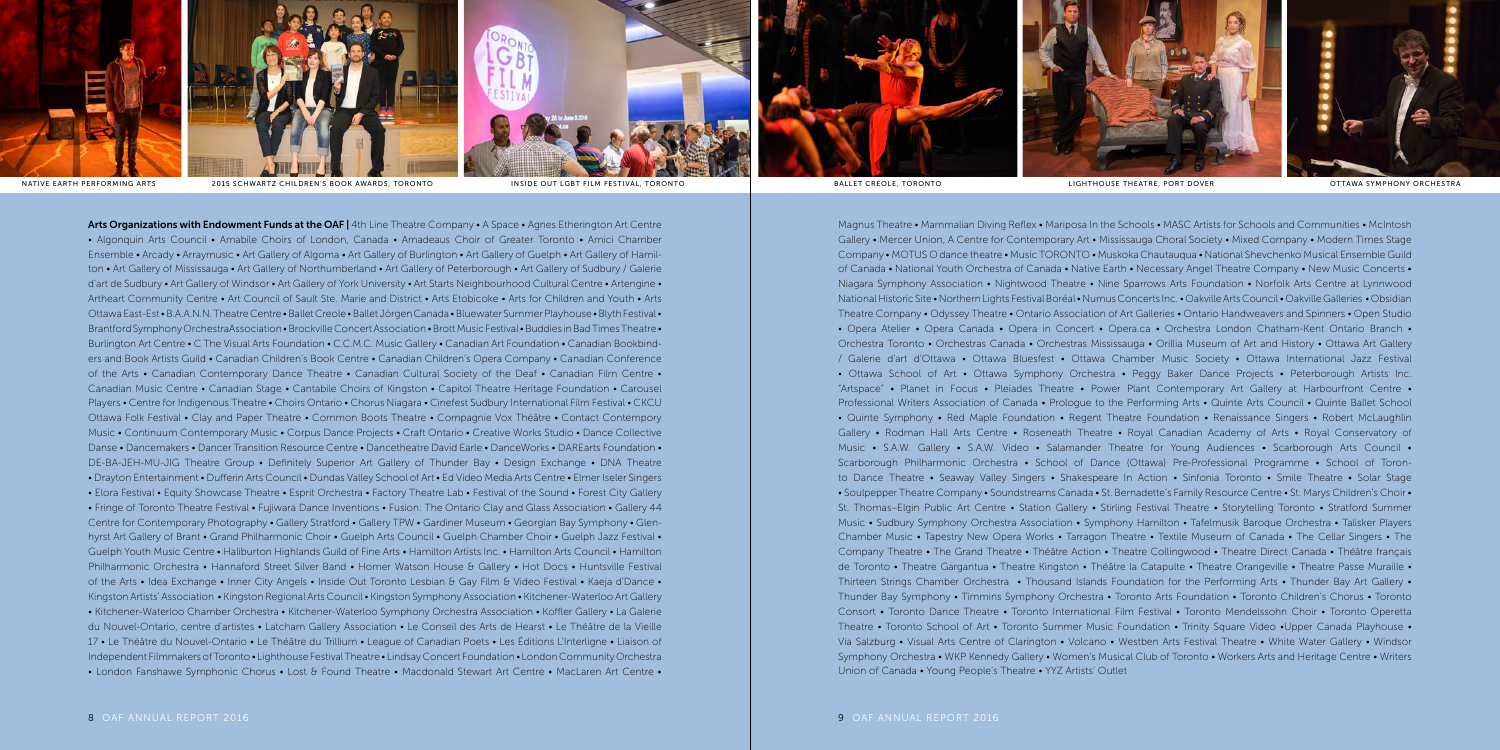### Celebrates Two Decades of supporting the comedic arts

The Tim Sims Encouragement Fund (TSEF) promotes promising comedic performers in the early stages of their careers. The TSEF, administered by the Ontario Arts Foundation, was established in 1995 in memory of comedian Tim Sims. For 20 years, the TSEF and its annual Cream of Comedy showcase have produced countless notable alumni, including Jessica Holmes (Air Farce), Graham Wagner (The Office), Nathan Fielder (Comedy Central's Nathan For You), Katie Crown (Total Drama, Kroll Show), Levi MacDougall (Conan), Darrin Rose (Mr. D), and Tracy Dawson (Call me Fitz).

In October, 2015 The Tim Sims Encouragement Fund and the Second City presented the 20th — and final — Cream of Comedy show. The 20th Anniversary gala sidestepped its usual competition element to celebrate two decades of Cream of Comedy performers.

From 1996–2014, the Fund awarded prize money totaling \$65,000 to young comedians in the early stages of their careers. "Since 1996 we've helped honour the legacy of Tim Sims and promote some of Canada's best and brightest comedians early in their careers," says Alan Walker, the Foundation's Executive Director.

Although October's event was the final Cream of Comedy show, the Tim Sims Encouragement Award will live on through the Humber College Comedy Program and The Second City Training Centre. On an annual basis, both training organizations will independently select an outstanding emerging comedic act to be awarded a \$2,500 prize.

"When you see how many of our past award nominees and winners who've gone on to become today's top comedy professionals, it validates the purpose of the Tim Sims Encouragement Award," says Lindsay Leese, Founder and Director of the Tim Sims Encouragement Fund."

# Profile: Tim Sims Encouragement Award



10 OAF ANNUAL REPORT 2016

## Recognizing excellence in arts education

In 2015 the Ontario Arts Foundation established a new award that will bring much needed reward and recognition to the field of arts education.

The Ontario Arts Foundation Artist Educator Award is given to an Ontario resident who exemplifies excellence in arts education, demonstrates a unique approach to their arts education practice, creates meaningful learning experiences for young people, inspires connections to the arts beyond the classroom and continues to maintain an active arts practice.

Lorrie Gallant was the recipient of the inaugural \$7,500 award. Lorrie is a writer, illustrator, storyteller, and visual artist from the Six Nations of the Grand River Territory. As the Education Program Coordinator of the Woodland Cultural Centre in Brantford, Lorrie uses her gifts to reveal the rich culture and traditions of First Nations people through art-based educational workshops. Her goal in all that she does is to educate and to inspire people to preserve their culture and traditions and celebrate who they are in this contemporary world.

The Ontario Arts Council (OAC) Awards Office administers the nomination and the selection process for the award.

" The experience of the receiving this award has made a wonderful impact on my life," says Lorrie Gallant, the 2015 Ontario Arts Foundation Artist Educator award recipient. "I was able to use the award money to take an intensive eight week course that will give me the tools I need to use my gift and my art to help my community heal."

# Profile: Ontario Arts Foundation Artist Educator Award



LORRIE GALLANT AND ALAN WALKER 2015 AWARD PRESENTATION AT WOODLAND CULTURAL CENTRE, COFFEE HOUSE NOVEMBER 21, 2015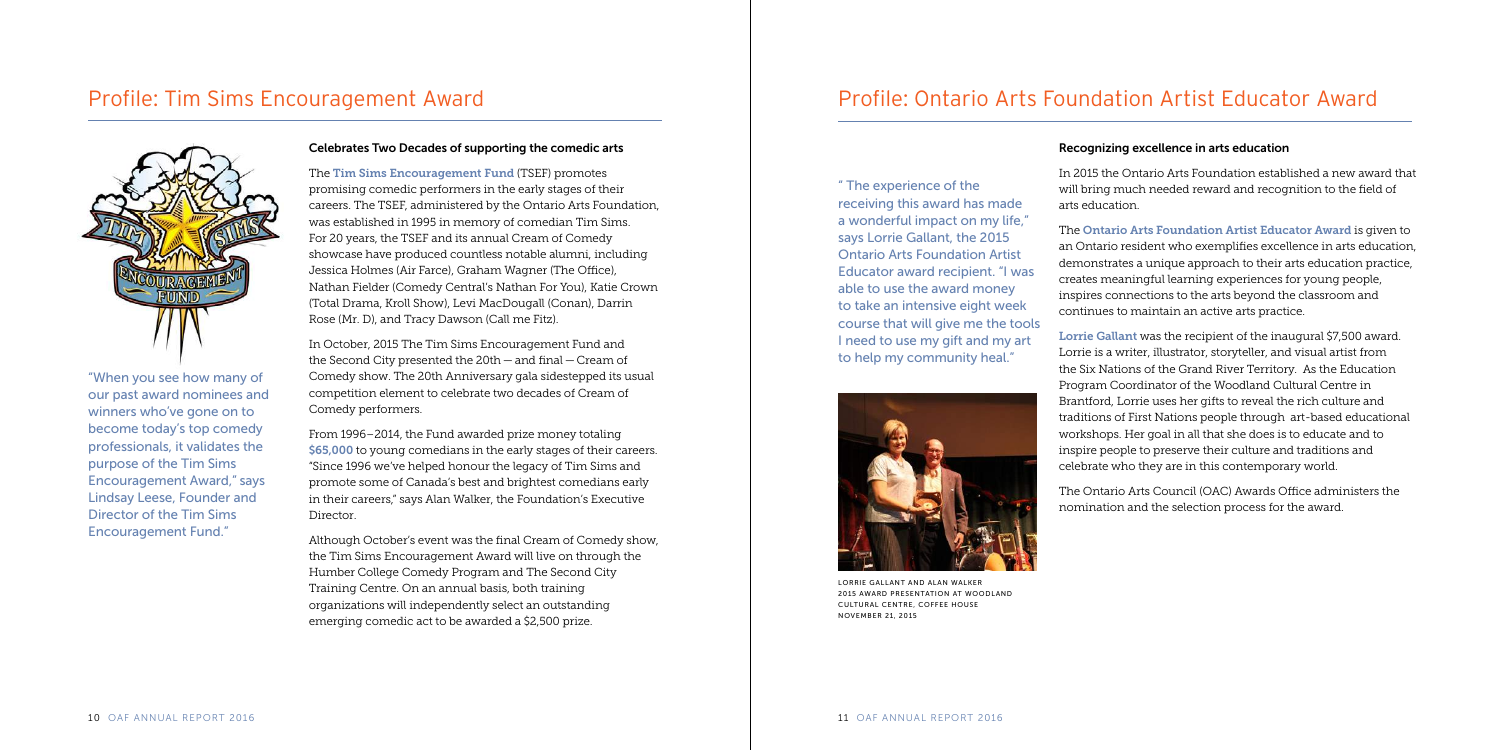# Financial Highlights

# The Ontario Arts Foundation is committed to protecting and preserving capital during challenging markets.

Amidst challenging global investment markets in 2015/2016, the Ontario Arts Foundation is firmly focused on capital protection with a long-term investment horizon. Donations, new funds and endowment contributions were \$1.3 million for the year. Positive long-term investment performance and a focus on building capital reserves allowed the Foundation to continue 2016 endowment payouts at 4.5%.

| (5000s)                                           | 2016   | 2015   | 2014   |
|---------------------------------------------------|--------|--------|--------|
| <b>TOTAL ASSETS</b>                               | 71,930 | 74,207 | 67,245 |
| Investment returns*                               |        |        |        |
| One year                                          | 7.2%   | 10.9%  | 14.9%  |
| Three years                                       | 10.9%  | 12.5%  | 9.2%   |
| Five years                                        | 9.1%   | 9.5%   | 10.1%  |
| <b>Fund balances</b>                              |        |        |        |
| <b>Arts Endowment Funds</b>                       | 59,360 | 62,019 | 56,873 |
| Canadian Heritage Funds                           | 7,317  | 7,181  | 6,469  |
| Privately Held Funds                              | 4,808  | 4,654  | 3,613  |
| <b>Operating Funds</b>                            | 416    | 333    | 254    |
| <b>Donations Received</b>                         | 1,324  | 1,171  | 845    |
| Awards, Scholarships and<br><b>Income Payouts</b> | 3,327  | 3,071  | 2,995  |
| <b>Operating expenses</b>                         |        |        |        |
| Operations and asset<br>management                | 1,291  | 1,255  | 1,110  |
| As an average of total assets                     | 1.8%   | 1.7%   | 1.6%   |

\* for the year ending December 31st (net of fees)

# Investment results

### Investment Philosophy

Our goal is to maximize investment returns of the invested funds, consistent with accepted risk tolerance levels and recognizing the need for annual payments. Our investment horizon is long term. Long term returns that balance current payouts to arts organizations and maintain inflation adjusted purchasing power are integral parts of the investment strategy.

## Foundation Investment Objectives

- 1. Earn investment returns that support consistent income payouts
- 2. Cover OAF operating expenses
- 3. Preserve in real dollar terms the capital of endowment assets

## Investment Strategy

Our investment horizon is long term. The Foundation investment strategy has an equity bias, and a preference for a value oriented approach. Long term returns that balance current payouts to arts organizations and maintain inflation adjusted purchasing power are integral parts of the investment strategy.

### Investment Review

Investment returns for the Foundation in 2015 were a positive 7.2%. Over 5 years, the longer term results are 9.1%, in line and ahead of the Foundation investment policy objective of achieving at least a 5% real rate of return over 5 years.

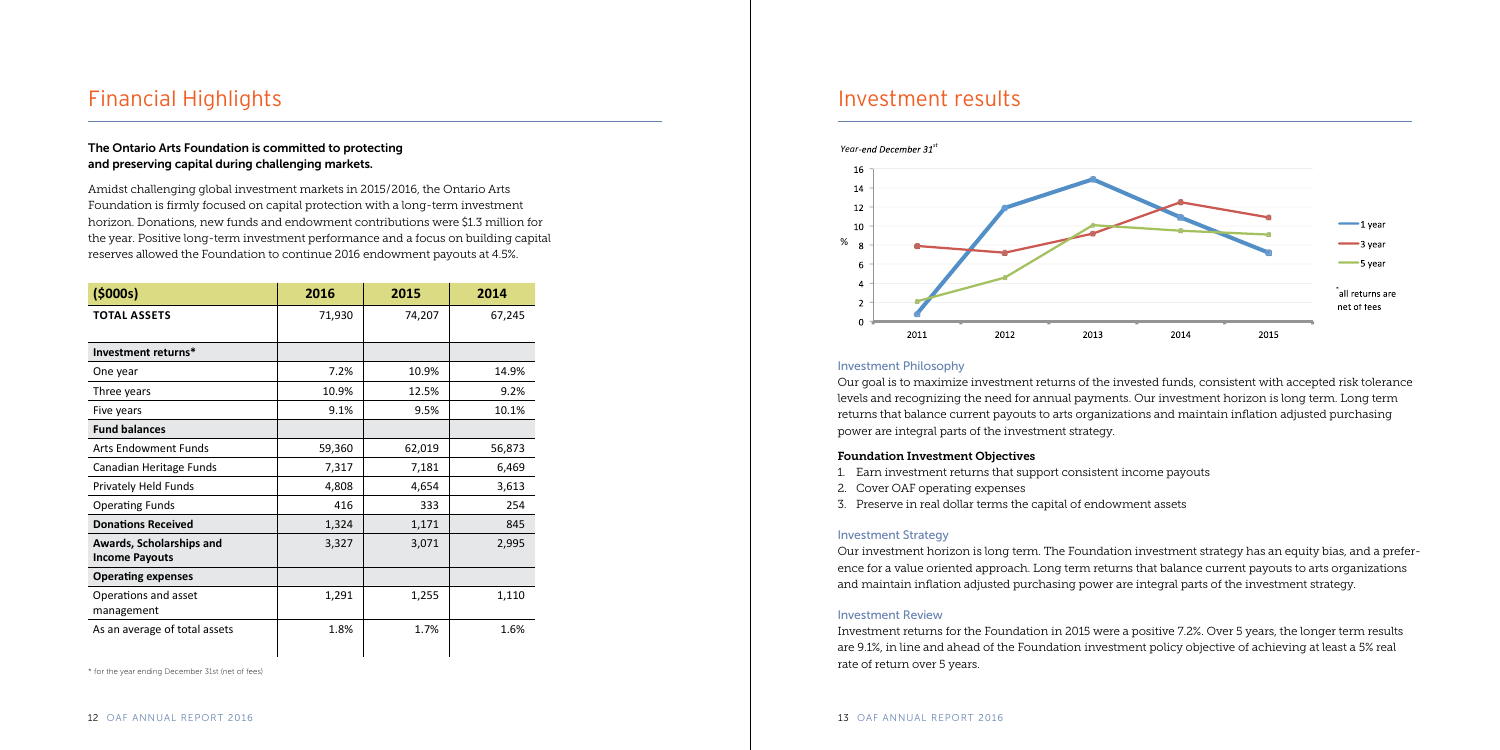Risk and market volatility continue, but our focus is on long-term returns via investing in global, well managed companies with a history of strong earnings growth. A focus on quality investments remains paramount.

|                         | Returns (%) | Standard Deviation (%) |
|-------------------------|-------------|------------------------|
| Ontario Arts Foundation | 10.9        | 5.9                    |
| Universe Median         | 7.6         | 6.7                    |

# Investment results

### Asset mix of investment portfolio at March 31, 2016

Ontario Arts Foundation Portfolio has a Lower Volatility versus Balanced Universe: *Annualized 5 Year Period ending December 31, 2015*

# The Ontario Arts Foundation

### Board of Directors 2015 – 2016

Rita Davies Kevin Garland Judith Gelber Anthony R. Graham, *Chair* Michael Koerner, CM, *Treasurer* John D. McKellar, CM, QC, *Vice-Chair* Gaelen Morphet James Pitblado, CM Timothy R. Price Donald M. Ross, OC Katherine L. Smalley John Wilkinson

### **Staff**

Alan Walker, *Executive Director* Ann Boyd, *Director of Administration*

# CONTACT US

Ontario Arts Foundation 121 Bloor Street East, 7th Floor Toronto, Ontario M4W 3M5 t. 416 969-7413 f. 416 961-7796 foundation@arts.on.ca Charitable registration number 89085 6370 RR0001

### [ontarioartsfoundation.on.ca](http://www.ontarioartsfoundation.on.ca/)

Facebook: [www.facebook.com/OntarioArtsFoundation](https://www.facebook.com/OntarioArtsFoundation) Twitter: [@OntarioArtsFdn](https://twitter.com/ontarioartsfdn)

### Advisors

Auditors KPMG LLP

Solicitor WeirFoulds LLP

### Investment Counselors

Burgundy Asset Management Gluskin Sheff & Associates Inc.

## Bankers & Custodians

Scotiabank RBC Investor Services SS&C GlobeOp Financial Services

The Ontario Arts Foundation is governed by an independently elected board of directors, who bring business and personal arts philanthropic experience to the Foundation's oversight and management. Standing committees of the board include: Advocacy, Executive, Finance and Audit, and Governance and Nominating.



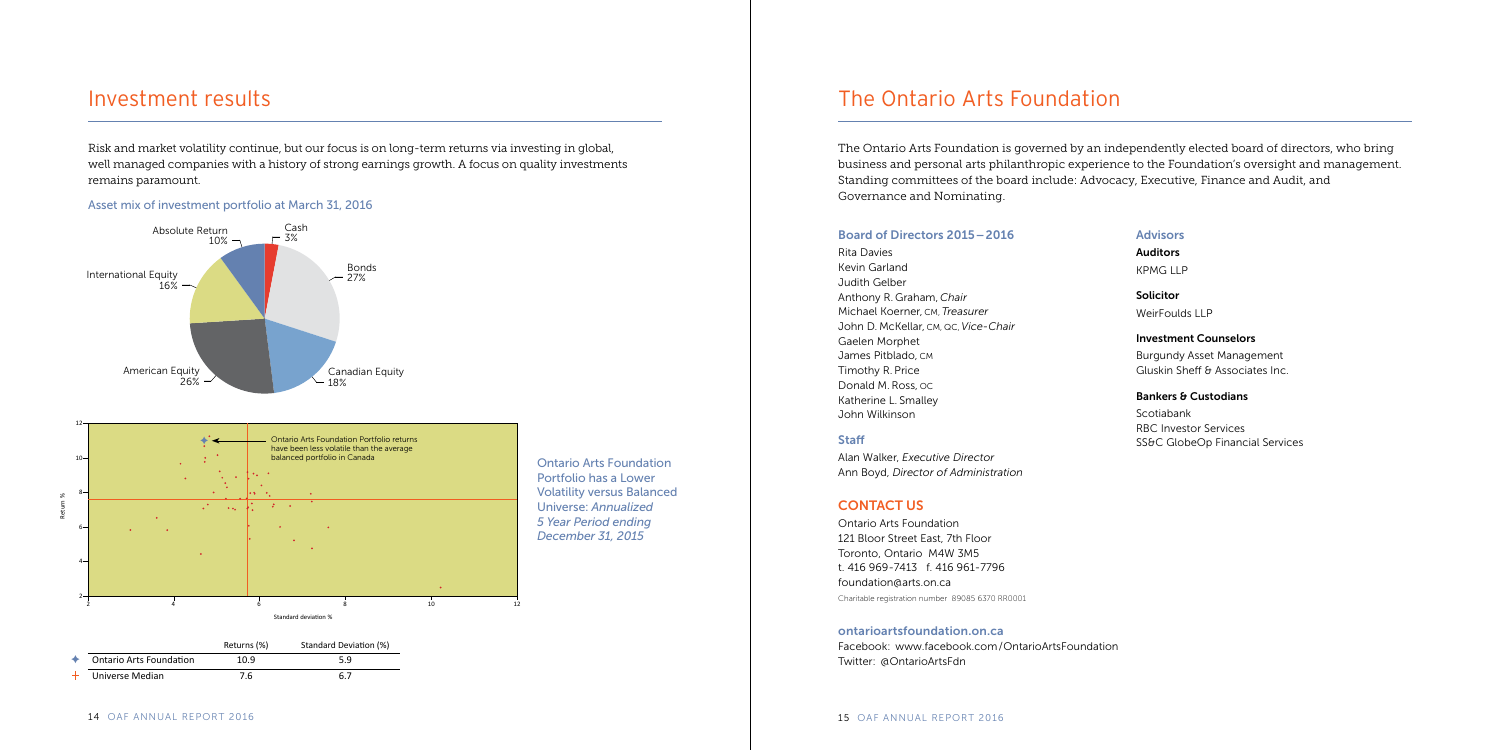

### Photo Credits

COVER Toronto Summer Music Academy Fellows performing at the Art Gallery of Ontario, 2015. Photo by James Ireland.

PAGE 2

Obsidian Theatre, *Venus' Daughter*, actors: Kaleb Alexander, Meghan Swaby – playwright: Meghan Swaby. Photo by Lyon Smith.

PAGE 6

PAGE 7 Sonny Assu, *Billy and the Chiefs: The Complete Banned Version*, 2013. 67 Elk Hide Drums Purchased with the Assistance of the Elizabeth L. Gordon Art Program and the Canada Council for the Arts.

#### PAGES 8–9

Native Earth Performing Arts, 2015. Huff by Cliff Cardinal. Photo by akipari.

Ruth and Sylvia Schwartz Children's Book Awards, 2015. Kathy Kacer (author), Gillian Newland (illustrator), Kenneth Oppel (author) with members of the student juries from Alexander Muir / Gladstone Avenue Junior and Senior Public School.

Inside Out LGBT Film Festival, 2015. Photo by Dahlia Katz.

Ballet Creole featuring the Nathaniel Dett Chorale, An Indigo Christmas…Soulful Messiah, 2015. Photo by Peter Stipcevich.

Photo by Melissa McLay of Blackbird Photography.

Lighthouse Theatre, 2015. *The Ghost Island Light* by Peter Colley, L-R : Jeffrey Wetsch, Perrie Olthuis, David Rosser, Heidi Lynch.

Ottawa Symphony Orchestra, Artistic Advisor and Principal Guest Conductor Alain Trudel. Photo by Sophimage Photographie.

#### PAGE 11

Lorrie Gallant and Alan Walker, 2015 Ontario Arts Foundation Artist Educator Award Presentation at Woodland Cultural Centre,

Coffee House. November, 2015.

#### PAGE 16

Tarragon Theatre, *The Donnelly Project*, 2015. Photo by Fariha Chowdhury.

#### BACK COVER

Cantabile Choirs of Kingston, March 2016 concert *Across the Pond* at Sydenham St United Church in Kingston ON, conducted Bob Chilcott. Photo by Hollie Stewart.